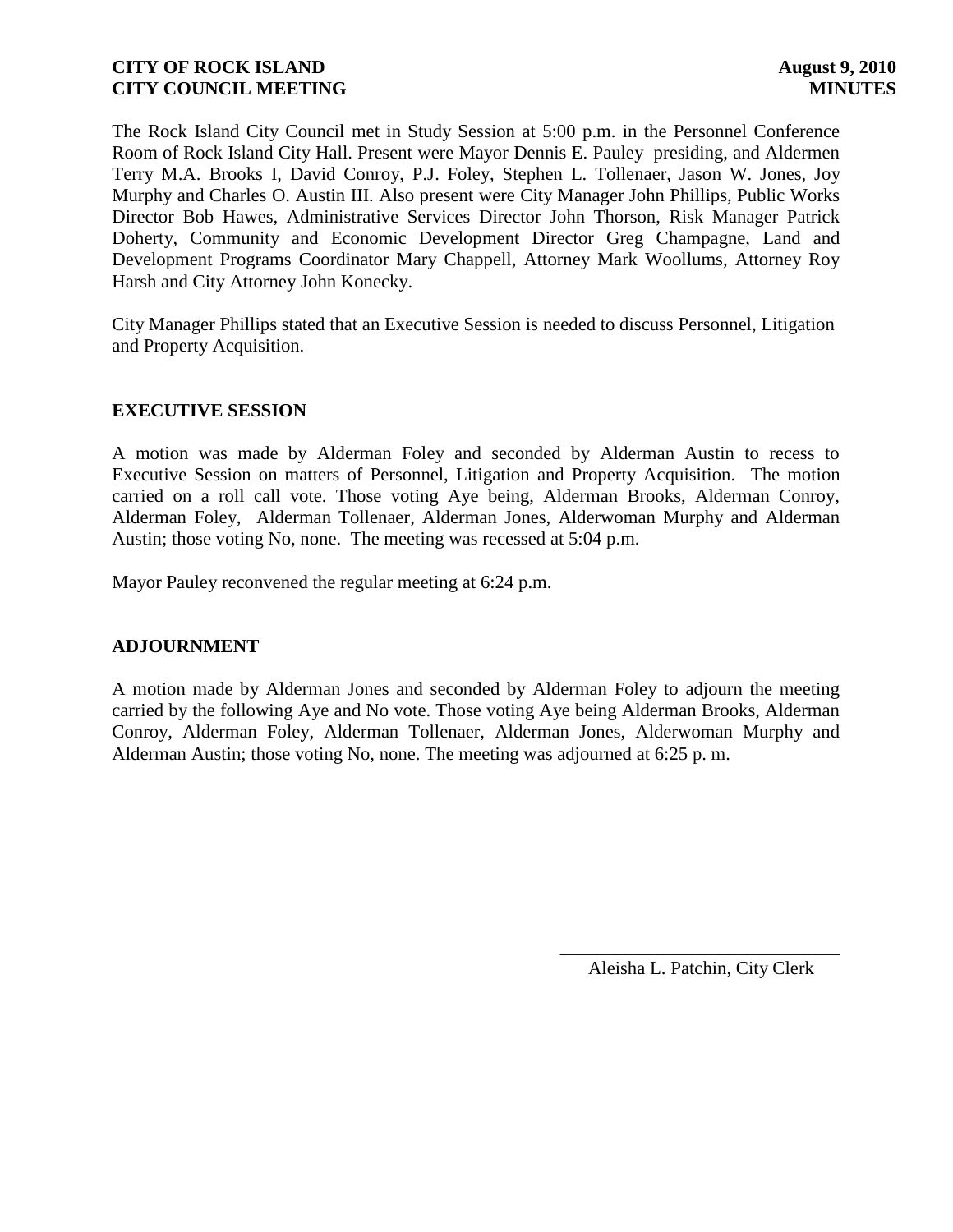Rock Island City Council met in regular session at 6:45 p.m. in Council Chambers of Rock Island City Hall. Present were Mayor Dennis E. Pauley, presiding, and Aldermen Terry M.A. Brooks I, David Conroy, P.J. Foley, Stephen L. Tollenaer, Jason W. Jones, Joy Murphy and Charles O. Austin III. City Manager John Phillips was also present.

### **Introductory Proceedings**

Mayor Pauley called the meeting to order and led in the Pledge of Allegiance to the Flag of the United States of America. Alderman Jones gave the Invocation.

# Agenda Item #5 **Minutes of the Meeting of July 26, 2010.**

A motion was made by Alderman Austin and seconded by Alderman Jones to approve the Minutes of the Meeting of July 26, 2010 as printed. The motion carried by the following Aye and No vote; those voting Aye being Alderman Brooks, Alderman Conroy, Alderman Foley, Alderman Tollenaer, Alderman Jones, Alderwoman Murphy and Alderman Austin; those voting No, none.

## Agenda Item #6 **Update Rock Island by Mayor Pauley.**

Mayor Pauley stated that the City of Rock Island is proud to announce that 200 rain gardens have been installed by individuals and businesses using the Rain Gardens for Rock Island Program.

It was noted that rain gardens are becoming popular because of the many benefits they provide to the environment which are lost with conventional lawns. Mayor Pauley commented that they can reduce flooding, absorb pollutants, regenerate the water table, promote natural cleansing of storm water, sustain wildlife and beautify yards. Mayor Pauley indicated that any size of a rain garden makes a significant difference to your property's storm water issues.

Mayor Pauley stated that the City will reimburse citizens based on the total square footage of the rain gardens at the rate of \$4.00 per square foot. Mayor Pauley noted that if citizens are able to incorporate the use of a rain barrel into their rain garden, the City will supply one free of charge. Mayor Pauley offered that applications for the Rain Gardens for Rock Island Program can be downloaded from the City's website at [www.rigov.org](http://r20.rs6.net/tn.jsp?et=1103608431389&s=154&e=001hV6Cmc33Xgfn8UYm2vC4AskqDPyMuWwUi-rA9nzy3RIOfuGenJV8eowylZniPK3Y39X1-ss3MN5pmbhADJUNneUDrG6Lj6ByDQLudYcZ7-0=) or the Public Works Department may be contacted for an application at (309) 732-2200.

Mayor Pauley indicated that last week, students returned to school in the Rock Island-Milan School District for the 2010/2011 school year. Mayor Pauley advised that the City and school district would like to remind parents and the surrounding community to use caution when driving through school zones, and to also use caution and be alert when students are walking and biking to school. The Mayor commented that under state law, cell phones are not to be used in school speed zones.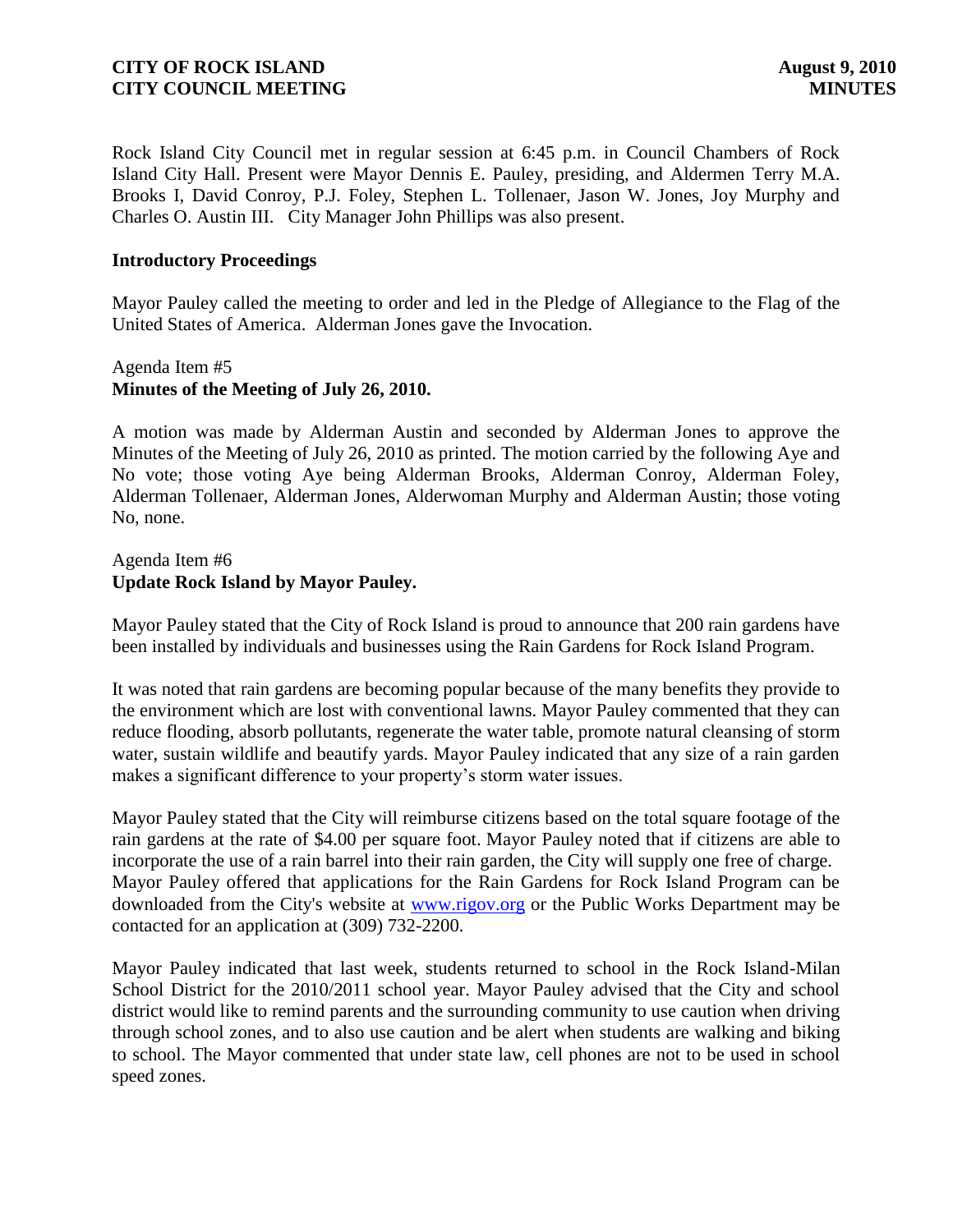Mayor Pauley explained that over the last year, the school district and the city of Rock Island's Neighborhood Partners School Community Task Force put together Safe Routes to School Plans for three (3) elementary schools, which include the Rock Island Center for Math and Science, Rock Island Academy and Frances Willard Elementary. It was noted that Safe Routes to School is a national program administered by individual state department of transportation agencies to encourage safe walking and biking school practices. Mayor Pauley offered that grant funds are available for school districts through Safe Routes to School (SRTS) to educate and encourage students to walk to school and also for infrastructure improvements.

Mayor Pauley indicated that five (5) new crosswalk areas will be staffed by a crossing guard and some areas will eventually have caution lights. It was noted that parents are encouraged to channel their children toward the following identified intersections on the more highly traveled collector and arterial streets:

- $\cdot$  11<sup>th</sup> Street and 10<sup>th</sup> Avenue (for Rock Island Academy students)
- $\cdot$  17<sup>th</sup> Street and 10<sup>th</sup> Avenue (for Rock Island Academy students)
- $\cdot$  12<sup>th</sup> Street and 18<sup>th</sup> Avenue (for Frances Willard Elementary students)
- $\cdot$  25<sup>th</sup> Street and 16<sup>th</sup> Avenue (for Rock Island Center for Math & Science students)
- · 20th Street and 13th Avenue (for Rock Island Center for Math & Science Students)

Mayor Pauley commented that special yard signs will be displayed throughout the school district to help create awareness and reinforce safe walking and biking practices for students.

Mayor Pauley stated that the District will present the  $19<sup>th</sup>$  annual Ya Maka My Weekend festival on Friday, August  $13<sup>th</sup>$  at 5:00 p.m. and Saturday, August  $14<sup>th</sup>$  at noon. It was noted that Downtown Rock Island will transform into an island party with reggae, steel drums, authentic Caribbean food and an open air marketplace. The Mayor stated that the kids will love Saturday's sand beach activities. Mayor Pauley added that admission is \$8.00 for a one-day pass and \$12.00 for a two-day pass; kids under 12 are free. It was noted that for more details, including a schedule of the bands, please visit [www.yamakamyweekend.com.](http://r20.rs6.net/tn.jsp?et=1103608431389&s=154&e=001hV6Cmc33XgeuEHelwEdPtRaBNQb4Om43EwkiP-lcZzaANYpADpMXq5NbXgMhK0tlV8Pcr2KZ68TuZHf7Wn2TLEqR5U8Ntig9-l---iJR7RDuE9xYc7PzJgSqLVlVAGmX)

Mayor Pauley offered that if anyone wants to help support a Guinness world record breaking attempt, volunteer at Floatzilla. It was noted that Floatzilla is a kayak and canoe festival that will cap off with a large interconnected flotilla on Rock Island's Lake Potter. The Mayor added that volunteers are needed on August  $20<sup>th</sup>$  and  $21<sup>st</sup>$  for registration, unloading/loading vessels and lifting boats on Sylvan Island, traffic/parking, set-up and clean-up. Mayor Pauley commented that volunteers will receive a T-shirt and a load of thanks. If interested, call (563) 322-2969 or visit [www.floatzilla.org.](http://www.floatzilla.org/)

### Agenda Item #7

### **Announcement of the 2010 Citizen of the Year Winners.**

Alderman Chuck Austin and Co-Chairman of the Citizen of the Year Committee announced the winners for the 2010 Citizen of the Year. Alderman Austin stated that he and Alderman P.J. Foley had the pleasure of being on the Citizen of the Year Committee this year. Alderman Austin noted that there are eight (8) categories for Citizen of the Year.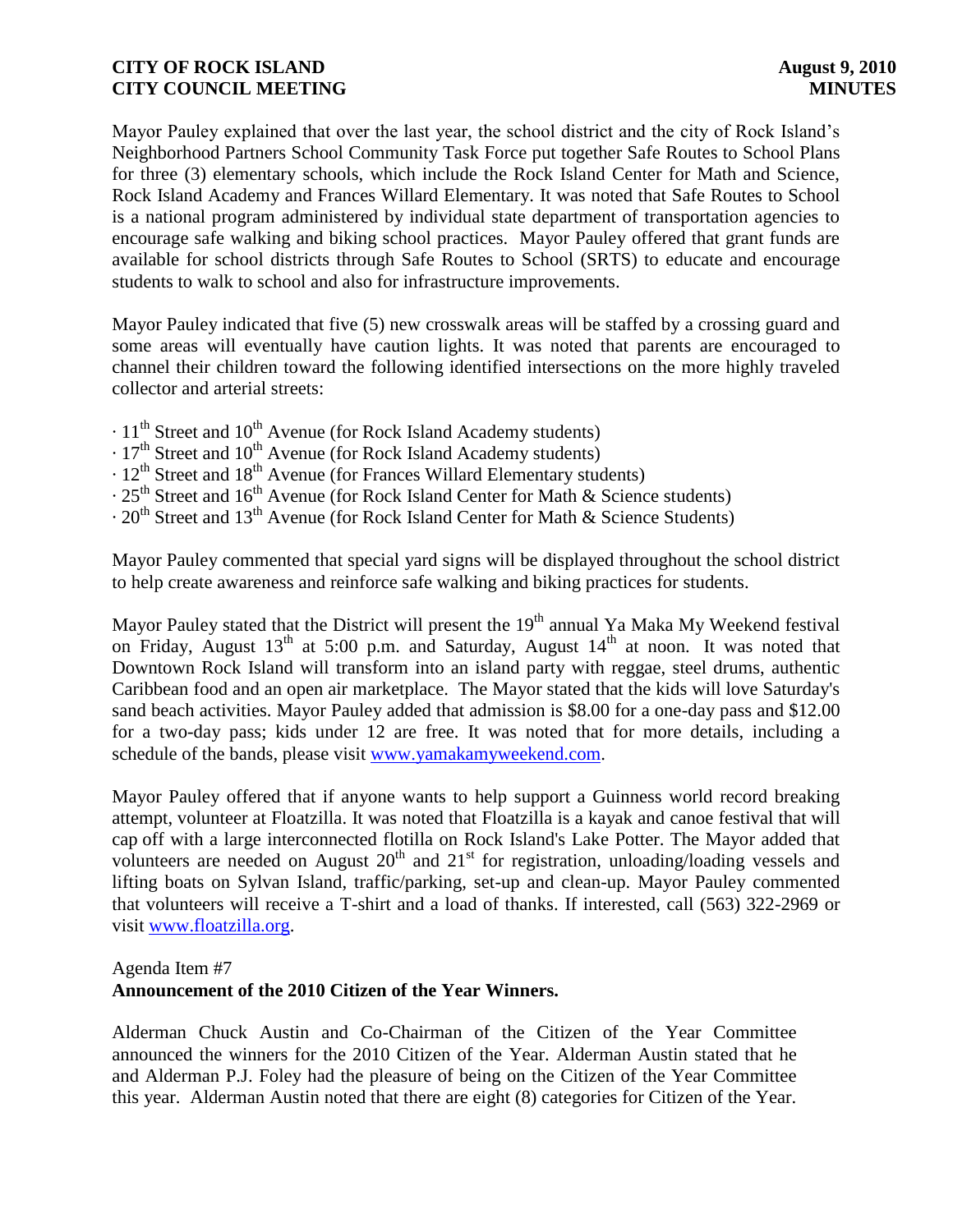The first seven (7) categories recognize citizens who live in Rock Island and include Business, Professional, Education, Organization, Individual, City Employee and Youth. The final category, Honorary Citizen recognizes an individual that does not live in Rock Island.

The winners of the eight (8) categories are as follows: Business - Chris Elsberg Insurance Agency, Inc.; Professional - Berlinda Tyler-Jamison; Education - Grace Diaz Shirk; Organization - Augustana College; Individual - Mark W. Schwiebert; City Employee - Patrick Doherty; Youth - Chasson Randle and Ciara Turner; and Chad Pregracke won for Honorary Citizen.

Alderman Austin stated that one of the winners in the first seven (7) categories will be named as the overall 2010 Citizen of the Year at the Council meeting on Monday, August 23, 2010. It was noted that all of the winners will ride in the Labor Day Parade on Monday, September 6, 2010. The overall Citizen of the Year will be the Grand Marshal of the parade.

# Agenda Item #8 **Presentation of Tell on Your Neighbor Awards by the Beautification Commission.**

Beautification Commission member Bob Towler stepped forward and Mayor Pauley joined Mr. Towler at the podium to present the Tell on Your Neighbor Awards. Mr. Towler stated that this is the  $36<sup>th</sup>$  annual Tell on Your Neighbor contest. The purpose of the contest is to recognize residents who show pride in their homes and neighborhoods by keeping neat and well maintained yards.

Mr. Towler then named the recipients of the Residential Beautification Award. The winners are as follows; Howard and Tommi Crampton; Jay Hobson; Pat and Jim Lerch; Dean Stans; Kathy Stombaugh; Socorro Romero; Elaine Macias; Bill Anderson; Vickie and Ken Ferguson; Shirley Elliot; Charles Arnold; "Buck" Perez; Mary Bateman; Jerry and Jan Tutskey; Lisa Allison; Bryan Glossop; Cynthia Sackfield; Rick Exbom and Tracy Wilson; Daniel Pearson; James Saltsman; Blanche Bohatka; George and Virginia Kean; Reid and Kathy Odean; Kenneth Clark; Jay Carr; Vicky Verschorre; Ryan and Kim Woodward; Charlotte Shapiro; Frank and Rose Edwards; Mark and Linda Lampe; Anthony Padavich and Margaret Lage.

After the awards, pictures were taken with Mayor Pauley.

#### Agenda Item #9

# **Proclamation declaring Saturday, August 21, 2010 as RAGBRAI Appreciation Day.**

Mayor Pauley made reference to the Proclamation declaring Monday, August 21, 2010 as RAGBRAI Appreciation Day.

Mayor Pauley stated that this Proclamation is in support of the city of Davenport's request. It was noted that the City of Davenport is trying to get the 2011 RAGBRAI to end up in the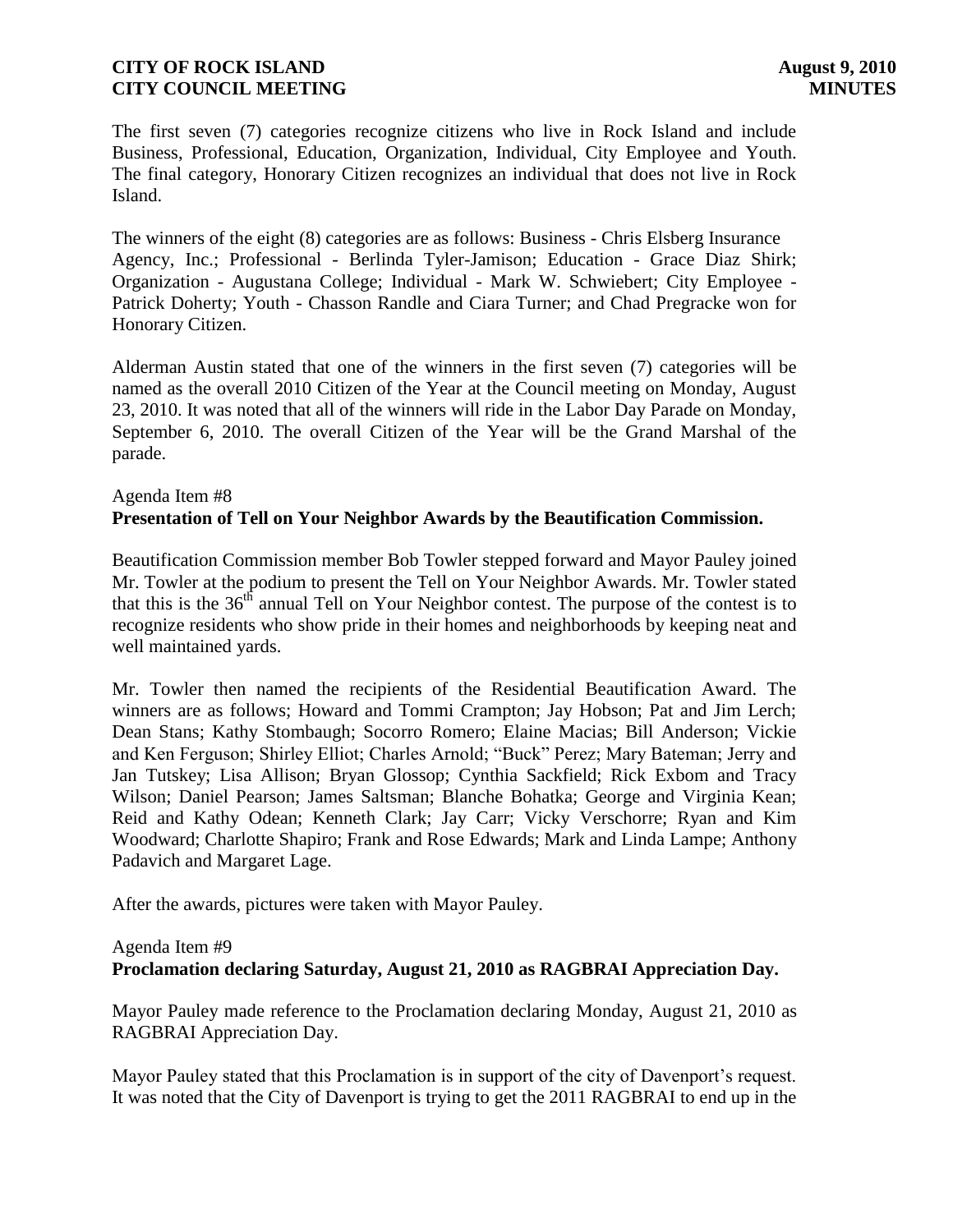downtown Davenport area. Mayor Pauley added that the people making this decision will be in town on August  $21^{st}$ .

# Agenda Item #10 **A Special Ordinance amending Chapter 8, Article VII, Sec.8-234 of the Code of Ordinances regarding the Plaza.**

It was moved by Alderman Conroy, seconded by Alderman Jones to consider, suspend the rules and pass the Ordinance. The motion carried by the following Aye and No vote: those voting Aye being Alderman Brooks, Alderman Conroy, Alderman Foley, Alderman Tollenaer, Alderman Jones, Alderwoman Murphy and Alderman Austin; those voting No, none.

# Agenda Item #11 **A Special Ordinance establishing a stop intersection at 40th Street and 11th Avenue and the installation of a stop sign**.

Alderwoman Murphy moved and Alderman Brooks seconded to consider, suspend the rules and pass the Ordinance. The motion carried by the following Aye and No vote: those voting Aye being Alderman Brooks, Alderman Conroy, Alderman Foley, Alderman Tollenaer, Alderman Jones, Alderwoman Murphy and Alderman Austin; those voting No, none.

Agenda Item #12 **CLAIMS**

It was moved by Alderman Austin, seconded by Alderman Conroy to accept the following reports and authorize payment as recommended. The motion carried by the following Aye and No vote: those voting Aye being Alderman Brooks, Alderman Conroy, Alderman Foley, Alderman Tollenaer, Alderman Jones, Alderwoman Murphy and Alderman Austin; those voting No, none.

- a. Report from the Administrative Services Department regarding payment in the amount of \$5,699.15 to Califf and Harper, P.C. for legal services rendered for the month of June 2010.
- b. Report from the Administrative Services Department regarding payment in the amount of \$5,490.00 to Konecky, Koenig, Kutsunis and Weng for legal services rendered for July 2010.
- c. Report from the Administrative Services Department regarding payment in the amount of \$1,273.51 to Michael Lingafelter for General Liability Claims.
- d. Report from the Administrative Services Department regarding payment in the amount of \$83,090.80 to Crawford & Company (Attorney Dennis VanDerGinst) for Worker's Compensation settlement for Norman Slaight.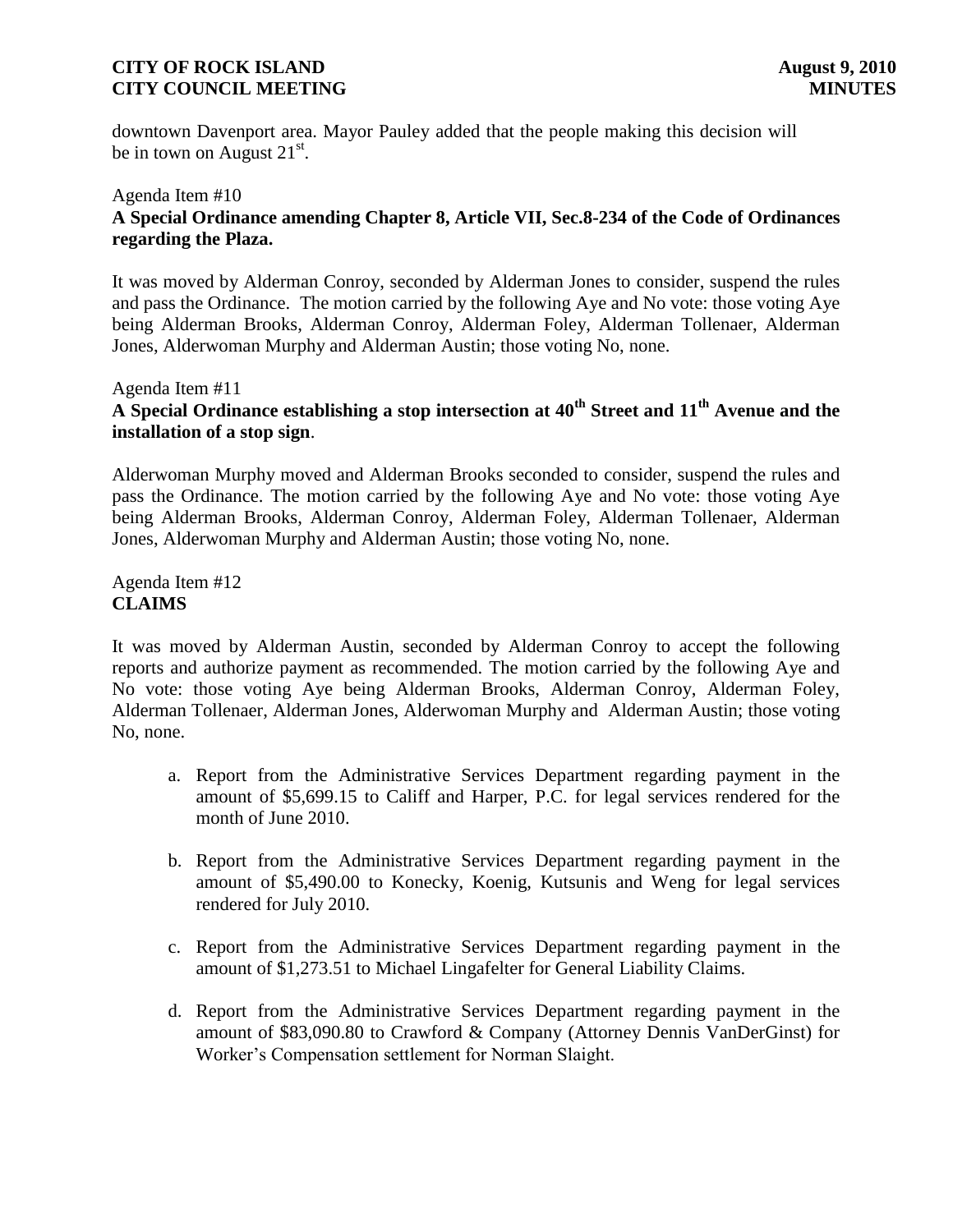- e. Report from the Administrative Services Department regarding payment in the amount of \$275,000.00 to Crawford & Company (Attorney John Mitchell) for Worker's Compensation settlement for Bruce Johnston.
- f. Report from the Public Works Department regarding payment in the amount of \$2,772.00 to Ellen and Angelo Anderson for the building of a rain garden through the Rain Gardens for Rock Island Program. (228)
- g. Report from the Public Works Department regarding payment in the amount of \$4,767.60 to Davenport Electric Contracting Company for emergency traffic signal repair parts for the intersection of Illinois 92 and Jumer Drive. (229)
- h. Report from the Public Works Department regarding payment #2 in the amount of \$20,625.55 to Centennial Contractors of the Quad Cities, Inc. for services provided for the 2010 50/50 Sidewalk and Curb Program project. (230)
- i. Report from the Public Works Department regarding payment #1 in the amount of \$32,679.50 to Kelly Construction for services provided for the 2010 Mudjacking Program project. (231)
- j. Report from the Public Works Department regarding payment in the amount of \$51,150.00 to the Treasurer of the State of Illinois for the City's share of the  $30<sup>th</sup>$ Street resurfacing from  $31<sup>st</sup>$  Avenue to Blackhawk Road. (239)

# Agenda Item #13 **Claims for the weeks of July 23 through August 5 in the amount of \$2,335,948.21.**

Alderman Conroy moved and Alderman Foley seconded to allow the claims. The motion carried by the following Aye and No vote: those voting Aye being Alderman Brooks, Alderman Conroy, Alderman Foley, Alderman Tollenaer, Alderman Jones, Alderwoman Murphy and Alderman Austin; those voting No, none.

# Agenda Item #14 **Payroll for the weeks of July 12 through July 25 in the amount of \$1,289,365.51.**

It was moved by Alderman Jones, seconded by Alderman Conroy to allow the payroll. The motion carried by the following Aye and No vote: those voting Aye being Alderman Brooks, Alderman Conroy, Alderman Foley, Alderman Tollenaer, Alderman Jones, Alderwoman Murphy and Alderman Austin; those voting No, none.

Agenda Item #15

# **Report from the Public Works Department regarding the purchase of a Ranger data collector from Precision Midwest in the amount of \$2,514.55.**

Alderman Conroy moved and Alderwoman Murphy seconded to approve the purchase as recommended. The motion carried by the following Aye and No vote: those voting Aye being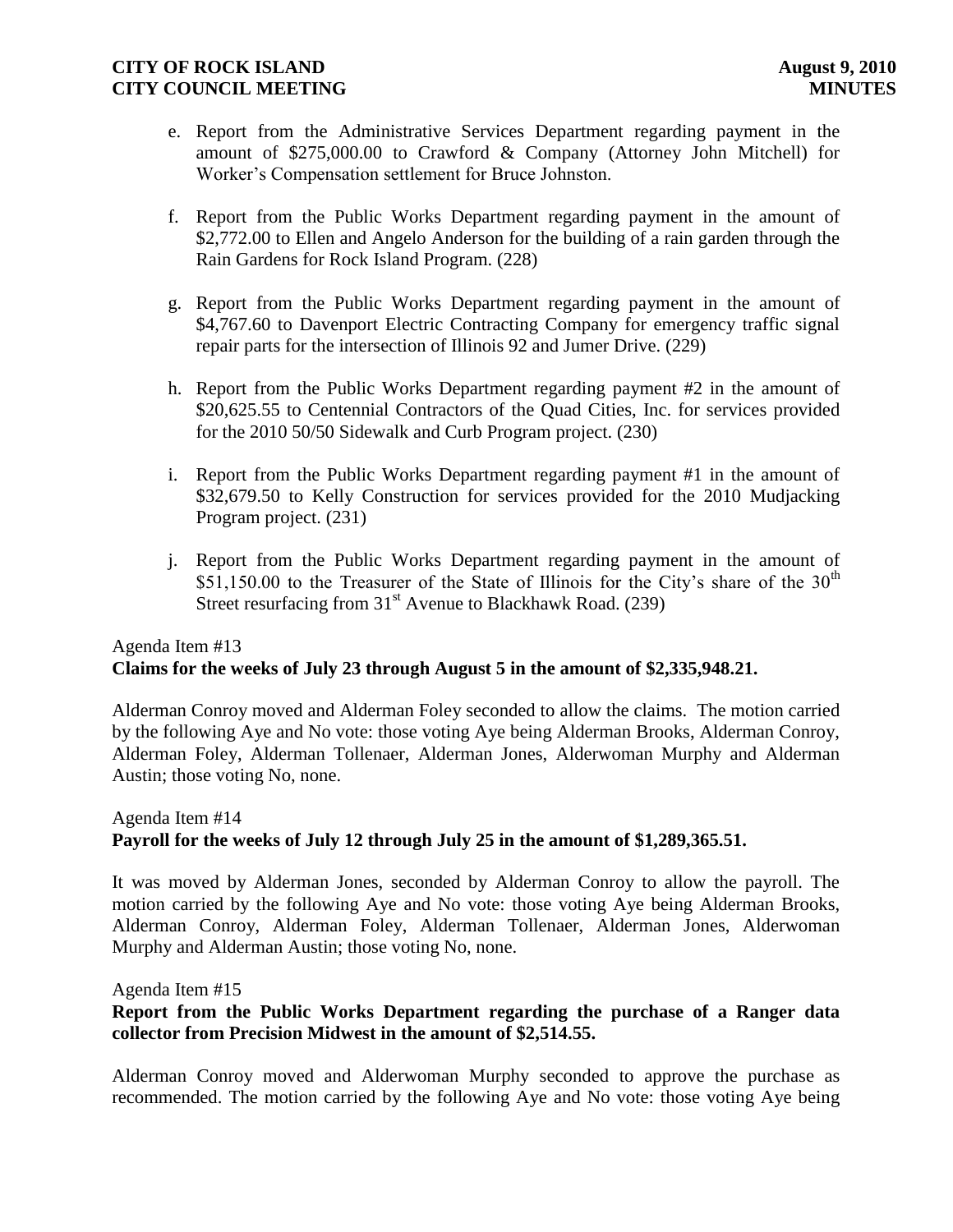Alderman Brooks, Alderman Conroy, Alderman Foley, Alderman Tollenaer, Alderman Jones, Alderwoman Murphy and Alderman Austin; those voting No, none.

#### Agenda Item #16

**Report from the Public Works Department regarding bids for the 2010 Joint Sewer Lining Program, recommending the bid be awarded to Hoerr Construction, Inc. in the amount of \$138,524.00.**

It was moved by Alderman Foley, seconded by Alderwoman Murphy to award the bid as recommended and authorize the City Manager to execute the contract documents.

Alderman Austin commented that this is another excellent opportunity of regional cooperation in the bidding process.

After comments, the motion carried by the following Aye and No vote: those voting Aye being Alderman Brooks, Alderman Conroy, Alderman Foley, Alderman Tollenaer, Alderman Jones, Alderwoman Murphy and Alderman Austin; those voting No, none.

#### Agenda Item #17

**Report from the Public Works Department regarding bids for 45th Street Utility Removal, recommending the bid be awarded to Miller Trucking & Excavating in the amount of \$87,370.00.**

Alderman Jones moved and Alderman Foley seconded to award the bid as recommended and authorize the City Manager to execute the contract documents. The motion carried by the following Aye and No vote: those voting Aye being Alderman Brooks, Alderman Conroy, Alderman Foley, Alderman Tollenaer, Alderman Jones, Alderwoman Murphy and Alderman Austin; those voting No, none.

Agenda Item #18

# **Report from the Martin Luther King Center regarding bids for Phase 2 of the Martin Luther King Center Expansion and Renovation project, recommending the bid be awarded to Estes Construction in the amount of \$2,757,577.00.**

It was moved by Alderman Brooks, seconded by Alderwoman Murphy to award the bid as recommended and authorize the City Manager to execute the contract documents.

Discussion followed with Alderman Austin inquiring upon Martin Luther King Center Director Jerry Jones to explain what can be expected in regards to the groundbreaking for the Martin Luther King Center expansion and renovation project.

Mr. Jones stated that the groundbreaking will be held on August  $16<sup>th</sup>$  at 10:30 a.m. at the Martin Luther King Center. Mr. Jones explained that Phase I of the project will allow for the creation of the addition and Phase II will begin in the winter months and will allow for the renovation of the King Center. Mr. Jones advised that the project is expected to be completed by May of next year.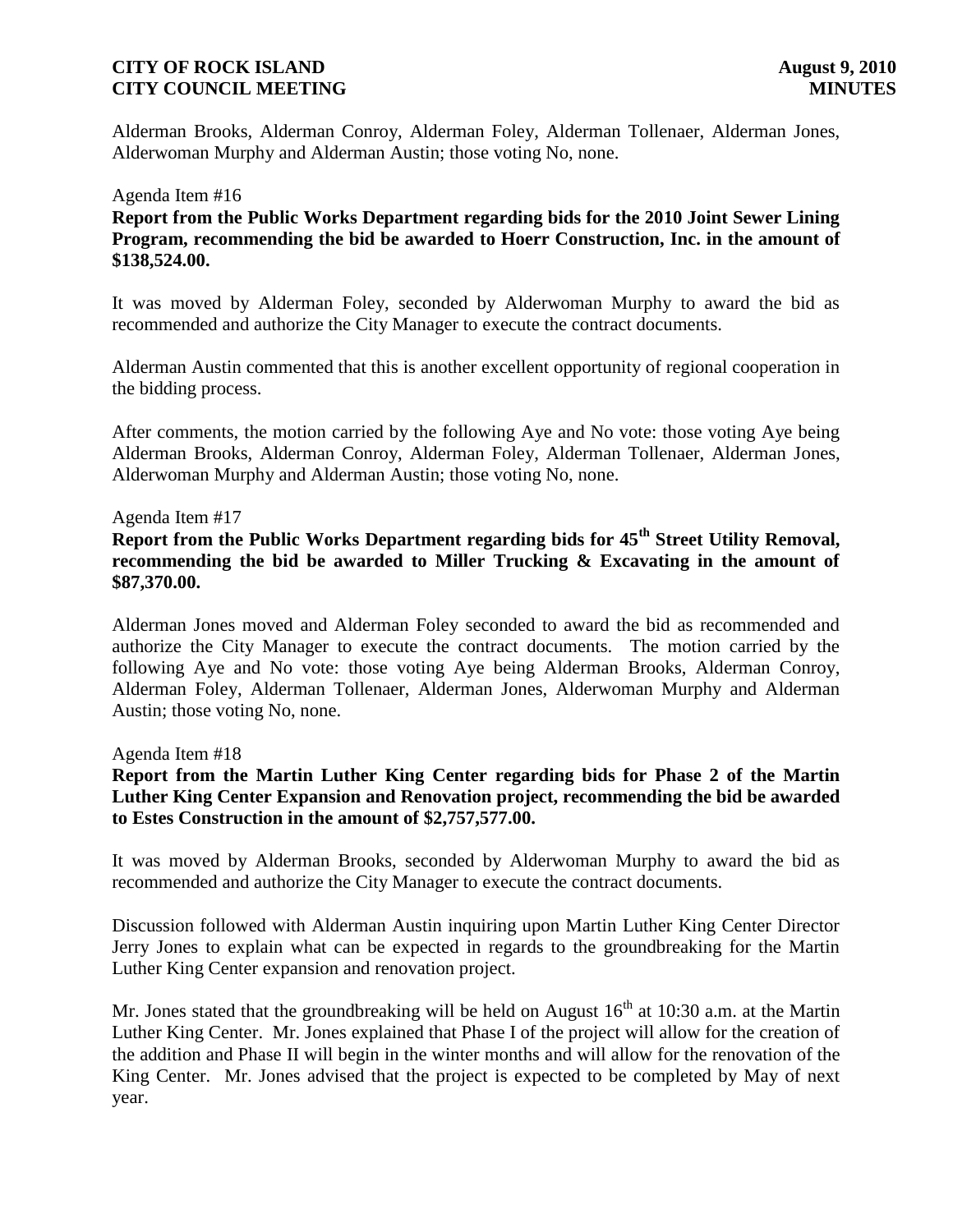Mr. Jones stated that the total cost of the project is \$3.6 million dollars. It was noted that funds are still being raised for this project. In addition, if anyone would like to contribute to this great effort, go to the Martin Luther King Center page on Facebook or visit [www.rigov.org.](http://www.rigov.org/)

Alderman Foley inquired as to where the fundraising efforts are at this time.

Mr. Jones responded that fundraising is at \$3.3 million dollars.

Mayor Pauley stated that there has been city, state and federal contributions, and private contributions totaling \$1 million dollars.

After more discussion, the motion carried by the following Aye and No vote: those voting Aye being Alderman Brooks, Alderman Conroy, Alderman Foley, Alderman Tollenaer, Alderman Jones, Alderwoman Murphy and Alderman Austin; those voting No, none.

#### Agenda Item #19

**Report from the Administrative Services Department regarding a proposed labor agreement between the City and the Fraternal Order of Police (FOP), Lodge #57 for the period of March 22, 2010 through March 20, 2011**.

Alderman Conroy moved and Alderman Brooks seconded to approve the agreement as recommended and authorize the City Manager to execute the contract documents. The motion carried by the following Aye and No vote: those voting Aye being Alderman Brooks, Alderman Conroy, Alderman Foley, Alderman Tollenaer, Alderman Jones, Alderwoman Murphy and Alderman Austin; those voting No, none.

#### Agenda Item #20

# **Report from the Police Department regarding a one (1) contract with Rock Island/Milan School District #41 for a School Resource Officer for the 2010/2011 school year.**

It was moved by Alderwoman Murphy, seconded by Alderman Jones to approve the contract as recommended and authorize the City Manager to execute the contract documents. The motion carried by the following Aye and No vote: those voting Aye being Alderman Brooks, Alderman Conroy, Alderman Foley, Alderman Tollenaer, Alderman Jones, Alderwoman Murphy and Alderman Austin; those voting No, none.

#### Agenda Item #21

### **Report from the Police Department regarding a one (1) contract with Rock Island/Milan School District #41 for a Police Liaison Detective at Rock Island High School for the 2010/2011 school year.**

Alderman Jones moved and Alderman Brooks seconded to approve the agreement as recommended and authorize the City Manager to execute the contract documents. The motion carried by the following Aye and No vote: those voting Aye being Alderman Brooks, Alderman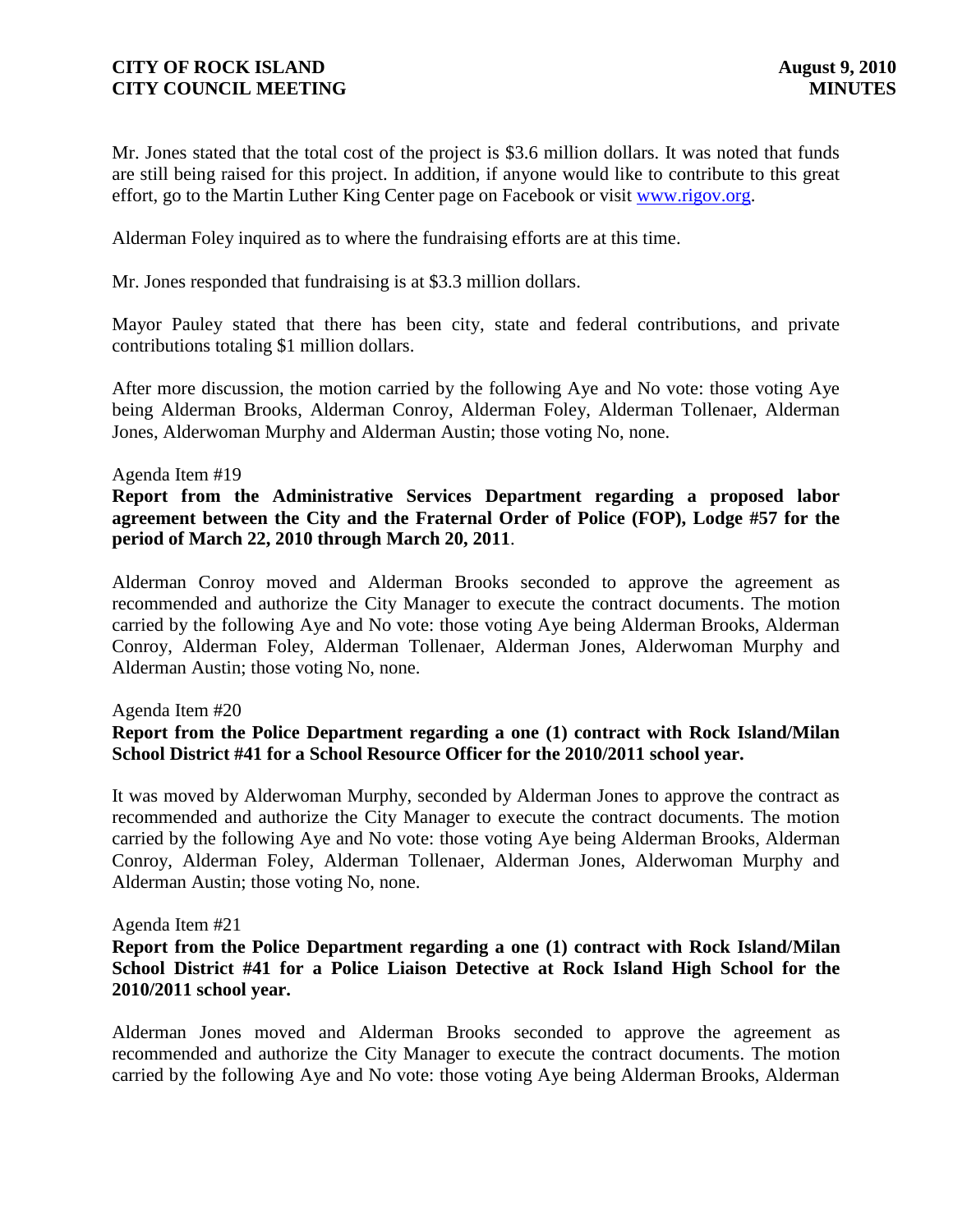Conroy, Alderman Foley, Alderman Tollenaer, Alderman Jones, Alderwoman Murphy and Alderman Austin; those voting No, none.

#### Agenda Item #22

**Report from the Public Works Department regarding mutual aid agreements for the Illinois Water/Wastewater Agency Response Network and the Illinois Public Works Mutual Aid Network.**

It was moved by Alderwoman Murphy, seconded by Alderman Conroy to approve the agreements, authorize the City Manager to execute the contract documents as recommended and refer to the City Attorney for review of the sample ordinance.

Alderman Austin inquired upon Public Works Director Bob Hawes to explain the details of the agreements.

Mr. Hawes explained that these agreements basically set up a pre-determined method for taking care of questions regarding liability (who pays and what gets paid for) in regards to problems that come up. Mr. Hawes stated that there are two agreements because they address different areas in regards to mutual aid. It was noted that approximately 70 cities have signed onto the Illinois Public Works Mutual Aid Network.

Mr. Hawes advised that in both cases, the City is not obligated to provide assistance. However, the intent is that people would provide assistance if they could. Mr. Hawes stated that in the case of the Illinois Public Works Mutual Aid Network, the City would be reimbursed five (5) days after providing assistance, and reimbursement would begin immediately in regards to the Illinois Water/Wastewater Agency Response Network.

More discussion followed regarding The Illinois Water/Wastewater Agency Response Network and the Illinois Public Works Mutual Aid Network. After discussion, the motion carried by the following Aye and No vote: those voting Aye being Alderman Brooks, Alderman Conroy, Alderman Foley, Alderman Tollenaer, Alderman Jones, Alderwoman Murphy and Alderman Austin; those voting No, none.

#### Agenda Item #23

# **Report from the Community and Economic Development Department regarding an agreement with Mainstream Commercial Group, LTD for improvements to the Watchtower Plaza property at 3900 11th Street.**

Alderman Conroy moved and Alderman Foley seconded to approve the agreement as recommended and authorize the City Manager to execute the contract documents. The motion carried by the following Aye and No vote: those voting Aye being Alderman Brooks, Alderman Conroy, Alderman Foley, Alderman Tollenaer, Alderman Jones, Alderwoman Murphy and Alderman Austin; those voting No, none.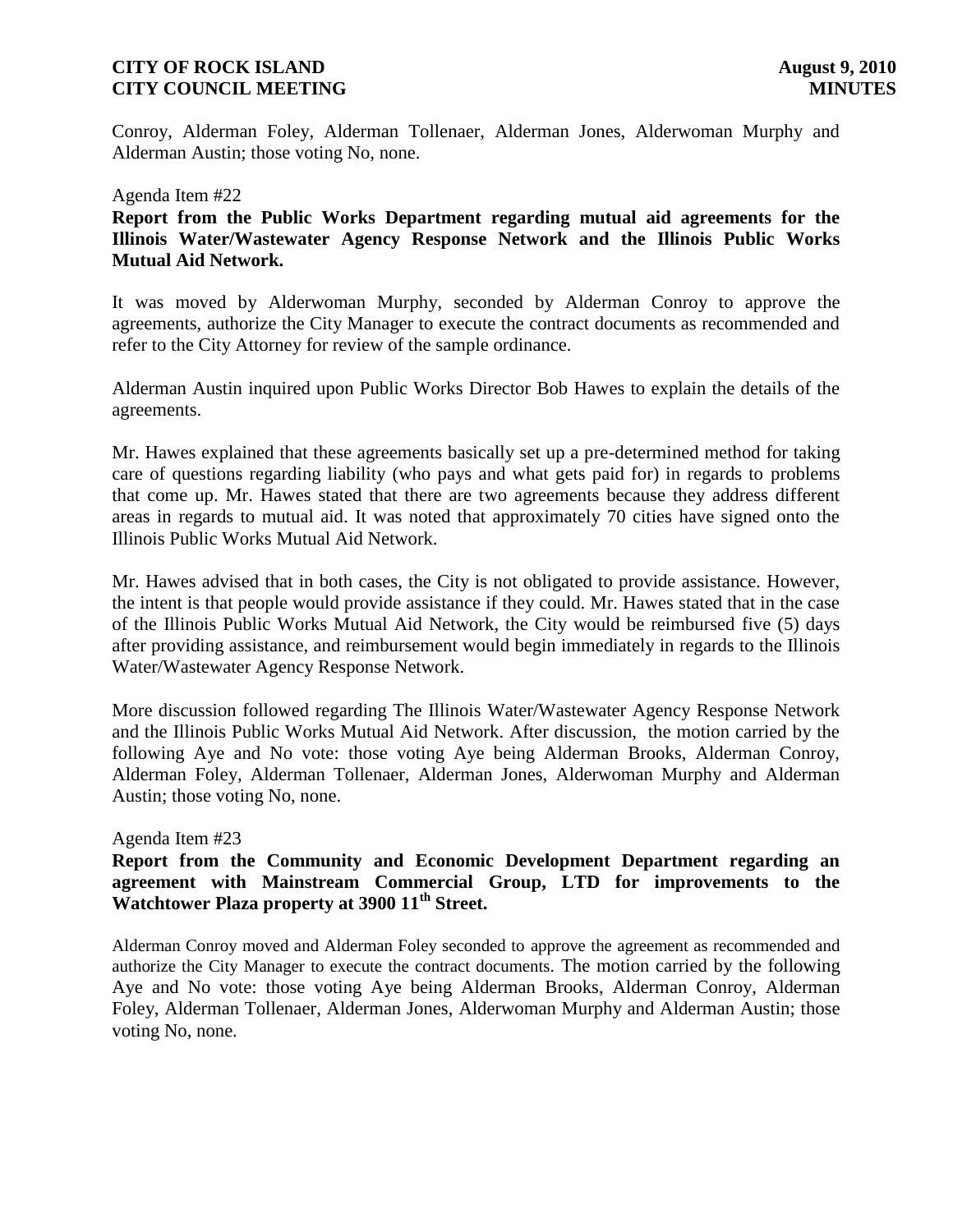#### Agenda Item #24

**Report from the Community and Economic Development Department regarding a contract with EnviroNet, Inc. for Phase 2 environmental services for the Jackson Square redevelopment project at 321 24th Street**.

It was moved by Alderman Jones seconded by Alderman Foley to approve the contract as recommended and authorize the City Manager to execute the contract documents. The motion carried by the following Aye and No vote: those voting Aye being Alderman Brooks, Alderman Conroy, Alderman Foley, Alderman Tollenaer, Alderman Jones, Alderwoman Murphy and Alderman Austin; those voting No, none.

#### Agenda Item #25

### **Report from the Finance Department regarding an adjustment to the Fiscal Year 2011 Budget, recommending an adjustment to the Self-Insurance Fund in the amount of \$388,102.80**.

Alderwoman Murphy moved and Alderman Austin seconded to approve the budget adjustment as recommended. The motion carried by the following Aye and No vote: those voting Aye being Alderman Brooks, Alderman Conroy, Alderman Foley, Alderman Tollenaer, Alderman Jones, Alderwoman Murphy and Alderman Austin; those voting No, none.

#### Agenda Item #26

## **Report from General Administration regarding the relocation of MetroLink's transit transfer stop in downtown Rock Island.**

It was moved by Alderman Foley, seconded by Alderman Jones to approve MetroLink to proceed with the planning process for possible relocation of the downtown transit transfer stop as recommended and authorize MetroLink to conduct a process to obtain the views of City transit users and downtown businesses about this proposal. The motion carried by the following Aye and No vote: those voting Aye being Alderman Brooks, Alderman Conroy, Alderman Foley, Alderman Tollenaer, Alderman Jones, Alderwoman Murphy and Alderman Austin; those voting No, none.

#### Agenda Item #27

### **Report from the Community and Economic Development Department regarding Fiscal Year 2011/2012 Community Development Block Grant and Gaming Allocation Policies.**

Alderwoman Murphy moved and Alderman Austin seconded to approve Fiscal Year 2011/2012 Community Development Block Grant and Gaming Allocation Policies as recommended. The motion carried by the following Aye and No vote: those voting Aye being Alderman Brooks, Alderman Conroy, Alderman Foley, Alderman Tollenaer, Alderman Jones, Alderwoman Murphy and Alderman Austin; those voting No, none.

#### Agenda Item #28

**Report from the Community and Economic Development Department regarding a request from the Rock Island Economic Growth Corporation for approval of the final PUD**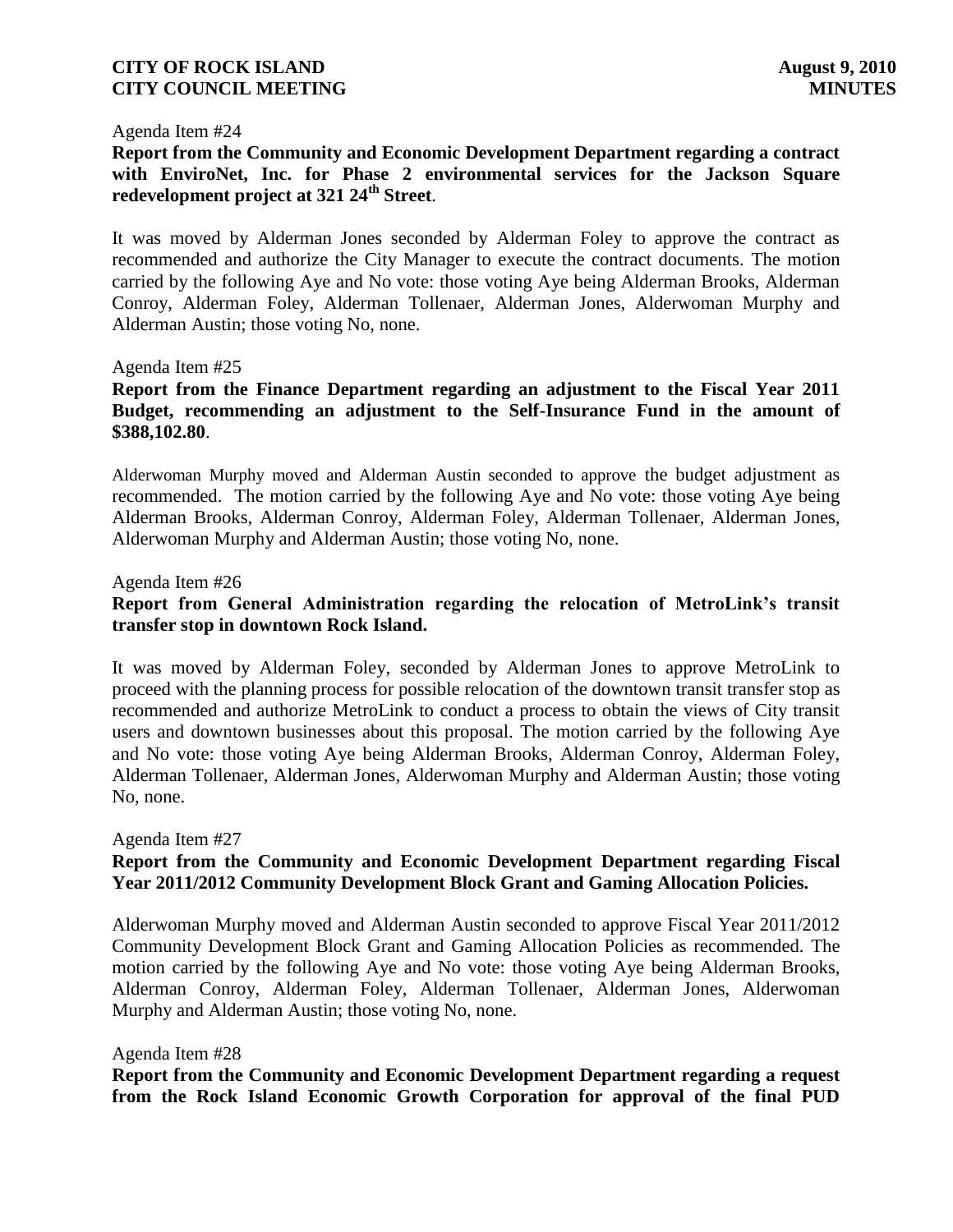### **(planned unit development) and Riverfront Corridor Overlay District site plan at 321 and 327 24th Street.**

It was moved by Alderman Conroy, seconded by Alderman Foley to approve the request as recommended. The motion carried by the following Aye and No vote: those voting Aye being Alderman Brooks, Alderman Conroy, Alderman Foley, Alderman Tollenaer, Alderman Jones, Alderwoman Murphy and Alderman Austin; those voting No, none.

#### Agenda Item #29

**Report from the Community and Economic Development Department regarding a request from the City of Rock Island to apply for a Special Use Permit to operate an auxiliary bulk storage facility for materials including dirt, aggregates, mulch, broken pavement, asphalt millings and snow at 102 31st Avenue**.

Alderwoman Murphy moved and Alderman Austin seconded to allow for the application of the Special Use Permit as recommended.

Discussion followed with Alderman Conroy inquiring as to whether there is a plan for trees or landscaping for the area since this is an entry point to the City.

City Manager Phillips stated that more details will be provided when the Public Hearing is held.

After discussion, the motion carried by the following Aye and No vote: those voting Aye being Alderman Brooks, Alderman Conroy, Alderman Foley, Alderman Tollenaer, Alderman Jones, Alderwoman Murphy and Alderman Austin; those voting No, none.

#### Agenda Item #30

# **Report from the Mayor regarding appointments to the Sunset Marina Boater's Advisory Committee.**

It was moved by Alderman Tollenaer, seconded by Alderwoman Murphy to approve the appointments as recommended. The motion carried by the following Aye and No vote: those voting Aye being Alderman Brooks, Alderman Conroy, Alderman Foley, Alderman Tollenaer, Alderman Jones, Alderwoman Murphy and Alderman Austin; those voting No, none.

Kathleen D. Qualls was appointed to the 400 Dock (Sunset Marina Boater's Advisory Committee) with a term expiring on June 1, 2013.

Doreen K. Youngberg was appointed to the 300 Dock (Sunset Marina Boater's Advisory Committee) with a term expiring on June 1, 2013.

Agenda Item #31

**Report from the City Clerk regarding a Plaza activity permit application for Steve's Old Time Tap requesting to host an Irish Festival on Saturday, August 28, 2010 from 1:00 p.m. to 9:00 p.m.**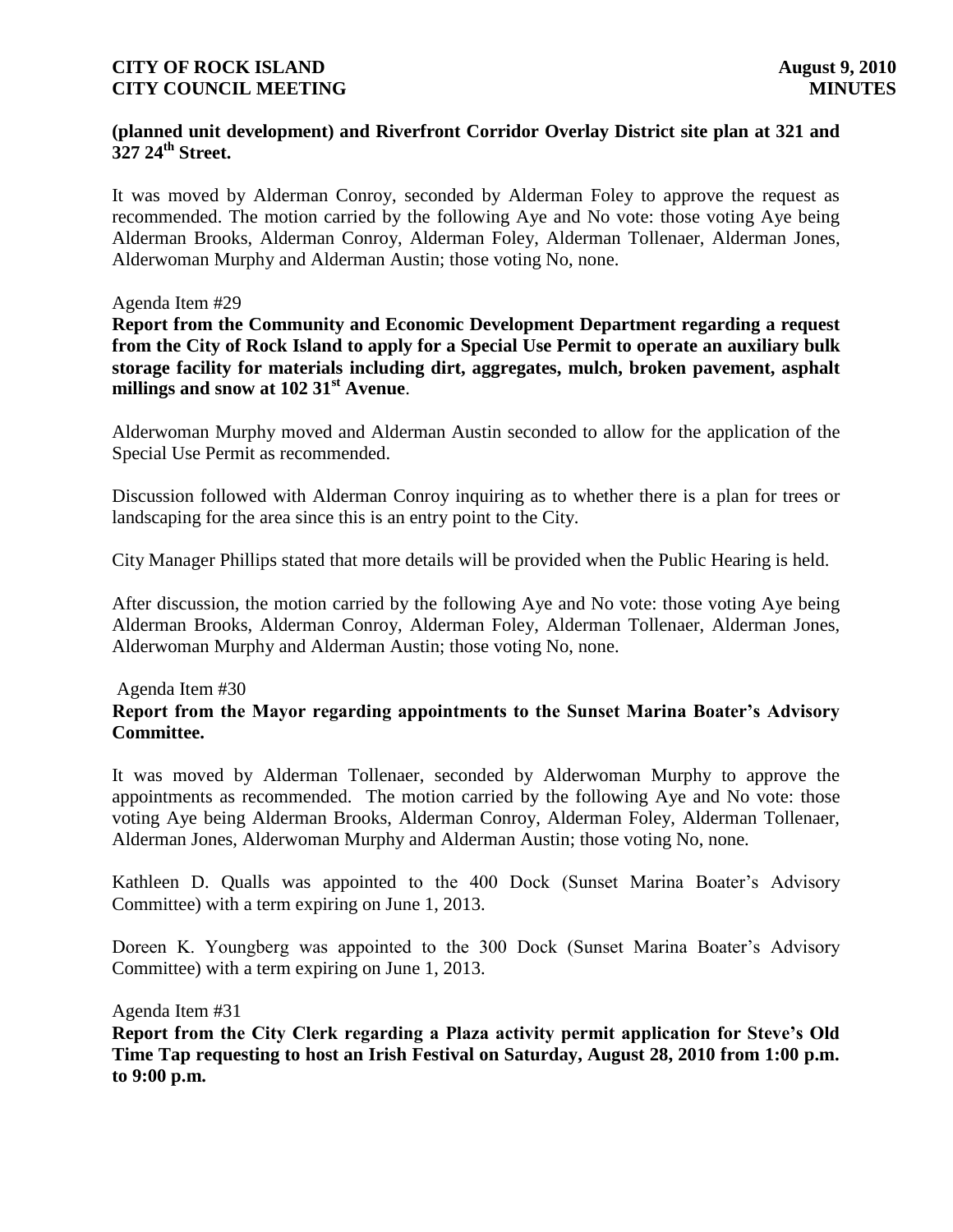Alderman Foley moved and Alderman Brooks seconded to approve the event for Steve's Old Time Tap as recommended, subject to complying with all liquor and Plaza regulations. The motion carried by the following Aye and No vote: those voting Aye being Alderman Brooks, Alderman Conroy, Alderman Foley, Alderman Tollenaer, Alderman Jones, Alderwoman Murphy and Alderman Austin; those voting No, none.

#### Agenda Item #32

### **Report from the City Clerk regarding a request from Junior's Tap to hold an event outside on Saturday, September 4, 2010 from 4:00 p.m. to 9:00 p.m.**

It was moved by Alderwoman Murphy, seconded by Alderman Austin to approve the event for Junior's Tap as recommended. The motion carried by the following Aye and No vote: those voting Aye being Alderman Brooks, Alderman Conroy, Alderman Foley, Alderman Tollenaer, Alderman Jones, Alderwoman Murphy and Alderman Austin; those voting No, none.

#### Agenda Item #33

**Report from the City Clerk regarding a request for a Street Closing at 45th Street between**   $6<sup>th</sup>$  and 7<sup>th</sup> Avenues; along with a Sound Amplification permit for the East End **Neighborhood Fair to be held on Saturday, September 11, 2010 from noon to 5:00 p.m.**

Alderman Tollenaer moved and Alderman Conroy seconded to approve the request as recommended. The motion carried by the following Aye and No vote: those voting Aye being Alderman Brooks, Alderman Conroy, Alderman Foley, Alderman Tollenaer, Alderman Jones, Alderwoman Murphy and Alderman Austin; those voting No, none.

#### Agenda Item #34

## **Report from the City Clerk regarding two (2) Plaza activity applications from RIBCO requesting to hold a series of outdoor concerts on Friday October 1 and Saturday, October 9, 2010**.

It was moved by Alderman Jones, seconded by Alderman Foley to approve the events for RIBCO as recommended, subject to complying with all liquor and Plaza regulations. The motion carried by the following Aye and No vote: those voting Aye being Alderman Brooks, Alderman Conroy, Alderman Foley, Alderman Tollenaer, Alderman Jones, Alderwoman Murphy and Alderman Austin; those voting No, none.

### Agenda Item #35 **Items from the City Manager's Memorandum Packet.**

City Manager Phillips stated that included in the memo packet is a questionnaire concerning preparation for the Goal Setting session coming up with facilitator Lyle Sumek.

Mr. Phillips made reference to a letter in the memo packet regarding the construction and design of the  $20<sup>th</sup>$  Street sidewalk between  $13<sup>th</sup>$  Avenue and  $16<sup>th</sup>$  Avenue. Mr. Phillips stated that this letter was a response to a citizen's question. Mr. Phillips added that the sidewalk may look a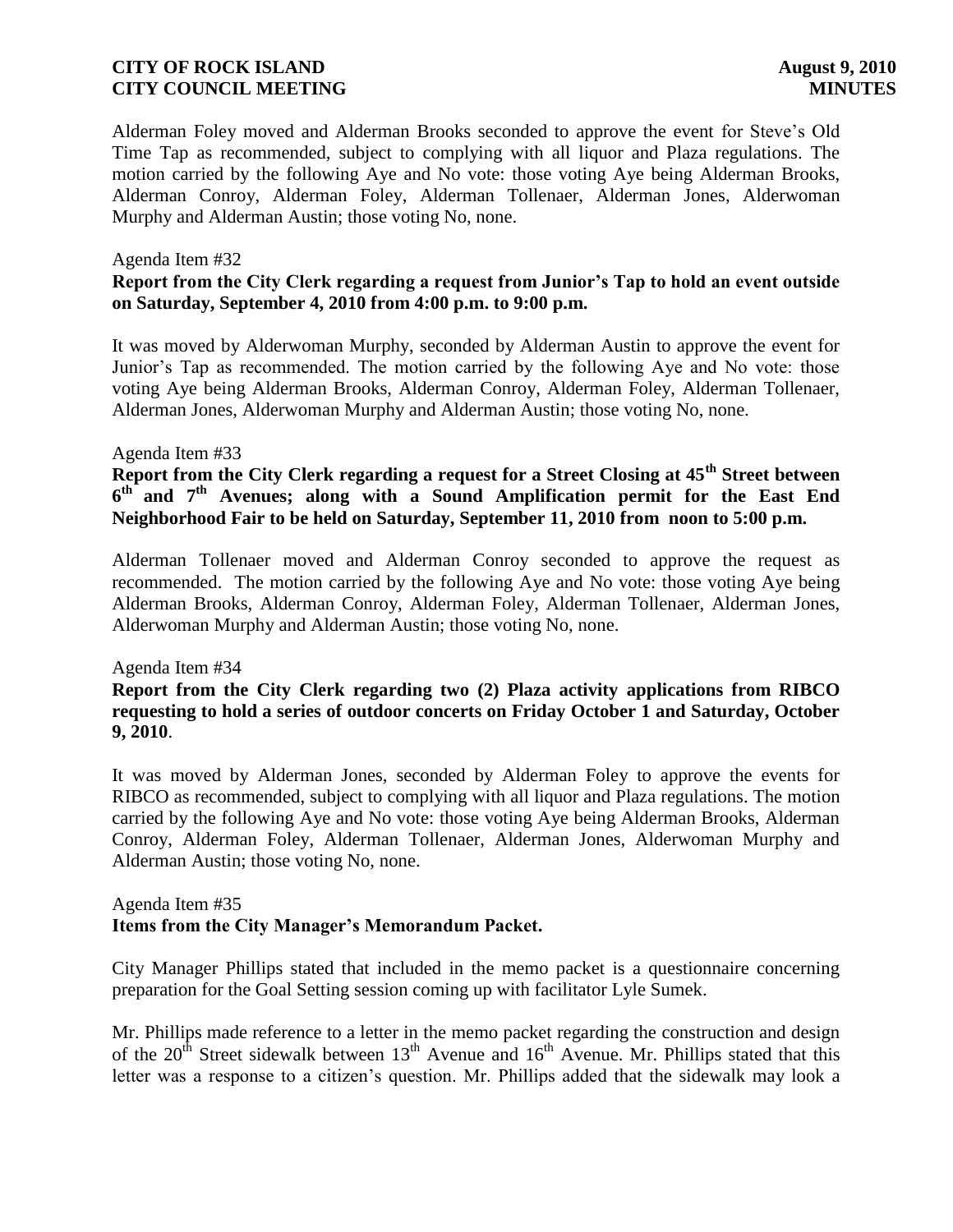little unusual because it is designed in compliance with the Americans with Disabilities Act accessibility requirements.

Mr. Phillips advised that included in the memo packet is an article regarding the PACE programs. Mr. Phillips stated that it is an interesting approach to help residents make investments in their homes that are energy efficient and helps to provide a financing vehicle for them to do that. It was noted that this program is not authorized in the State of Illinois yet.

Alderman Austin indicated that Tuesday night will be the final concert for the  $54<sup>th</sup>$  annual Starlight Revue Concert Series. Alderman Austin added that Coupe de Ville will be playing. It was noted that food will be available starting at 6:00 p.m. and the concert will follow at 7:00 p.m. at Schwiebert Riverfront Park.

Alderman Austin indicated that nine (9) days ago, he had the pleasure of attending the dedication and renaming of the Interstate 280 Bridge to the Sgt. John Baker Bridge.

Alderman Austin stated that he volunteered last week at the ASA 14 and under girl's national slow pitch softball tournament. Alderman Austin thanked the Park's Department staff for their hard work in keeping the softball diamonds in immaculate shape due to the rain.

Alderman Austin mentioned that on Sunday, Senator Durbin and Representative Hare were in town and toured one of the homes that is part of the Neighborhood Stabilization Program. Alderman Austin stated that everyone saw a wonderful work in progress.

Alderman Austin commented that on Sunday, August  $8<sup>th</sup>$ , the sculpture in Schwiebert Riverfront Park honoring Lloyd Schoeneman was formally dedicated and named Lloyd's Trek.

Alderman Austin stated that earlier this afternoon, the Hydroelectric Plant was rededicated. Alderman Austin commented that the first green tag for renewable energy credits was presented by Mayor Pauley to former mayor Mark Schwiebert in recognition of all of his efforts to make the City green.

Alderman Jones thanked all of the neighbors that attended the press conference on Sunday showing their support in regards to Senator Durbin and Representative Hare.

Alderman Jones stated that a place that will support homeless teens will have their grand opening this evening; it is located at  $1600 2<sup>nd</sup>$  Avenue.

Alderwoman Murphy reminded everyone to Shop Rock Island. Alderwoman Murphy stated that Ms. Brimani's is located at  $7<sup>th</sup>$  Avenue and  $11<sup>th</sup>$  Street. It was noted that this business is a beauty and supply store. Ms. Brimani's carries a large selection of wigs, jewelry, hair decorations and other beauty supplies. Alderwoman Murphy indicated that gift certificates are also available. Ms. Brimani's is open on Monday from 11:00 a.m. to 7:00 p.m.; Tuesday through Thursday from 9:00 a.m. to 7:00 p.m.; Friday and Saturday from 9:00 a.m. to 8:00 p.m. and Sunday from 10:00 a.m. to 5:00 p.m.